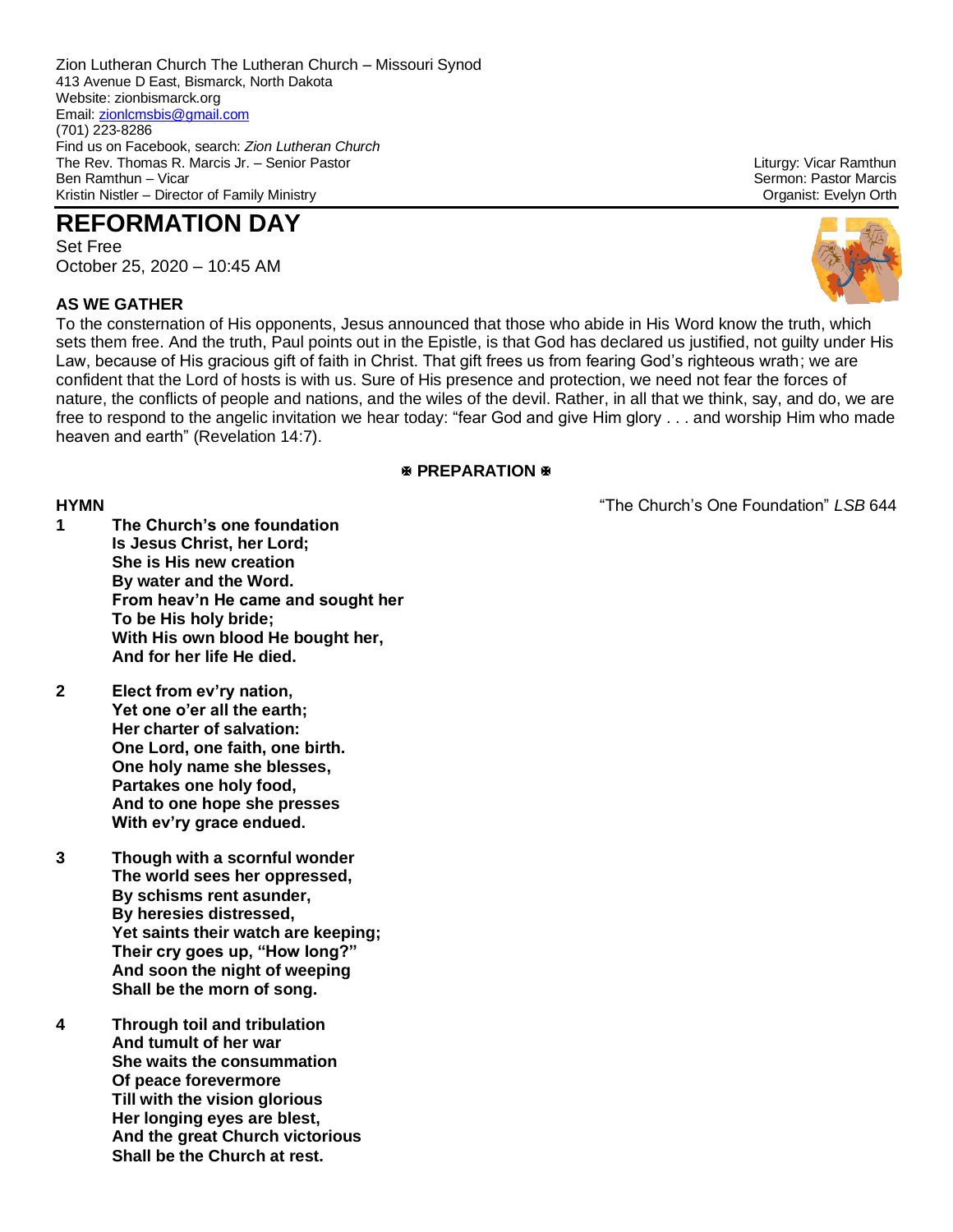**5 Yet she on earth has union With God, the Three in One, And mystic sweet communion With those whose rest is won. O blessèd heav'nly chorus! Lord, save us by Your grace That we, like saints before us, May see You face to face.** Public domain

### **INVOCATION**

Pastor: In the name of the Father and of the  $\overline{x}$  Son and of the Holy Spirit.

**People: Amen.**

**OPENING SENTENCES** *Psalm 46:1a, 2a; Romans 3:23–24a; John 8:31b–32*

- Pastor: God is our refuge and strength;
- **People: therefore we will not fear.**
- Pastor: All have sinned and fall short of the glory of God,
- **People: and are justified by His grace as a gift.**
- Pastor: If you abide in My word, you are truly My disciples,
- **People: and you will know the truth, and the truth will set you free.**

### **CONFESSION AND ABSOLUTION** *Incorporating Psalm 46:4, 7, 11*

- Pastor: Lord of hosts,
- **People: hear our confession of sins and grant us Your mercy and forgiveness. We have not trusted in Your promised protection and strength but have looked elsewhere for help and refuge. You alone have provided the remedy for that which truly causes our separation, troubles, and death. For the sake of Christ, Your Son, our Redeemer, grant us forgiveness and deliverance from all that would keep us from Your present help. We ask it in the name of Jesus.**
- Pastor: There is a river whose streams make glad the city of God, the holy habitation of the Most High. Because that river of grace and power has flowed over us in our Baptism into the death and resurrection of Christ, in spite of our fear, the LORD of hosts is with us; the God of Jacob is our fortress.

By grace God has created each of us and everything that exists, and in the person of His Son entered our history and paid for our every sin and sin itself. In Christ's resurrection, God's promises have been made sure. As a called and ordained servant of Christ, and by His authority, I therefore forgive you all your sins in the name of the Father and of the  $\mathbb F$  Son and of the Holy Spirit.

**People: Amen. The LORD of hosts is with us! The God of Jacob is our fortress!**

### **WORD**

**HYMN** "Have No Fear, Little Flock" *LSB* 735

- **1 Have no fear, little flock; Have no fear, little flock, For the Father has chosen To give you the Kingdom; Have no fear, little flock!**
- **2 Have good cheer, little flock; Have good cheer, little flock, For the Father will keep you In His love forever; Have good cheer, little flock!**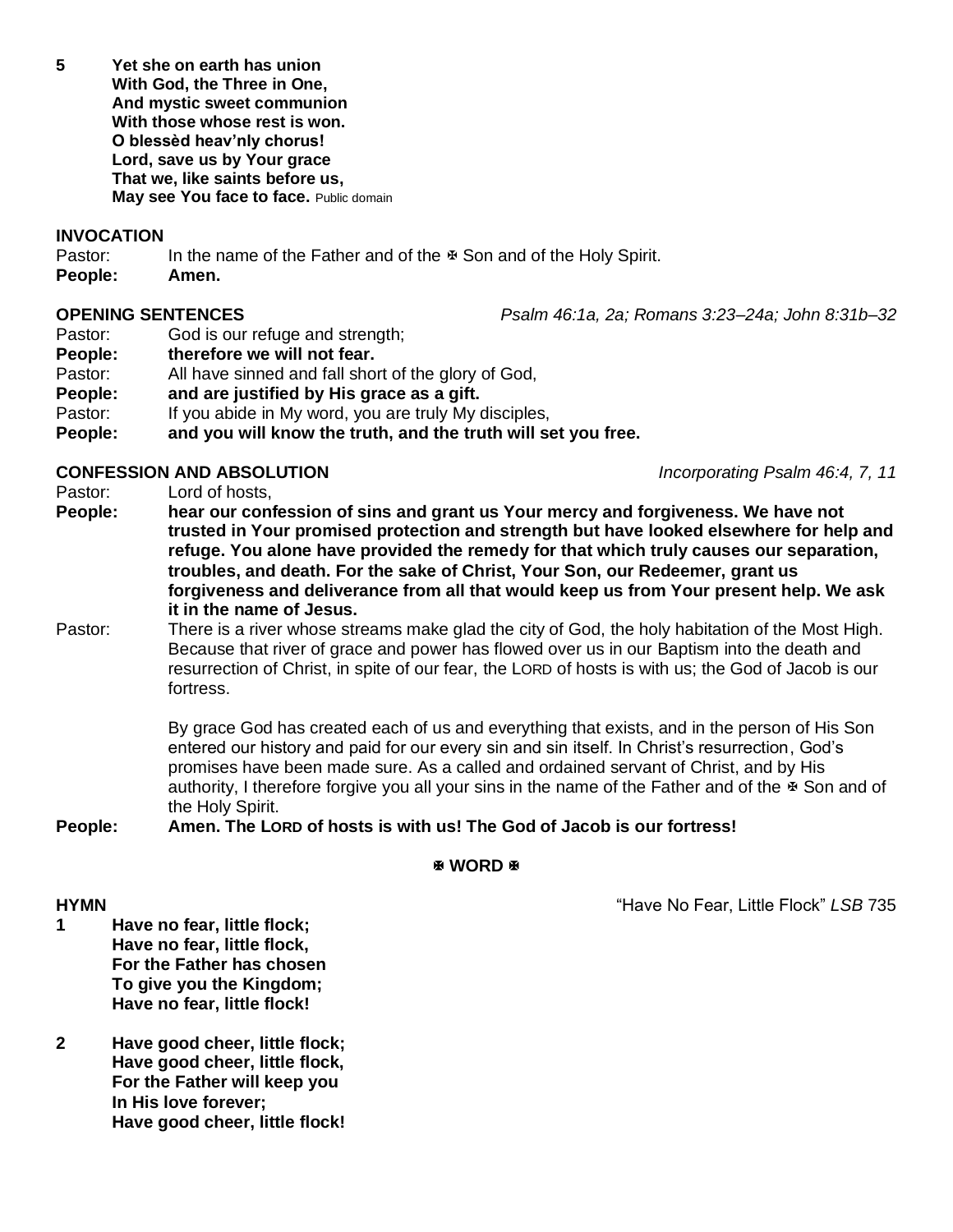- **3 Praise the Lord high above; Praise the Lord high above, For He stoops down to heal you, Uplift and restore you; Praise the Lord high above!**
- **4 Thankful hearts raise to God; Thankful hearts raise to God, For He stays close beside you, In all things works with you; Thankful hearts raise to God!** © 1973 Concordia Publishing House. Used by permission: LSB Hymn License .NET, no. 100011754.

# **KYRIE**

- Vicar: In peace, let us pray to the Lord.
- **People: Lord of hosts, have mercy.**
- Vicar: For those living in fear because of sudden disaster, let us pray to the Lord.
- **People: Lord of creation, have mercy.**
- Vicar: For those living in fear because of the evil intentions of people in power, let us pray to the Lord. **People: Lord of lords, have mercy.**
- Vicar: For those living in fear because of evil forces within the Church and oppression beyond it, let us pray to the Lord.
- **People: Christ, our Lord, have mercy.**
- Vicar: Help, save, comfort, and defend us, gracious Lord.
- **People: Amen.**

# **SALUTATION**

- Vicar: The Lord be with you.
- **People: And also with you.**

# **PRAYER OF THE DAY**

- Vicar: Let us pray. Almighty and gracious Lord, pour out Your Holy Spirit on Your faithful people. Keep us steadfast in Your grace and truth, protect and deliver us in times of temptation, defend us against all enemies, and grant to Your Church Your saving peace; through Jesus Christ, Your Son, our Lord, who lives and reigns with You and the Holy Spirit, one God, now and forever.
- **People: Amen.**

# **FIRST READING** *Revelation 14:6–7*

(An angel announces the time for judgment.) Then I saw another angel flying directly overhead, with an eternal gospel to proclaim to those who dwell on

earth, to every nation and tribe and language and people. And he said with a loud voice, "Fear God and give him glory, because the hour of his judgment has come, and worship him who made heaven and earth, the sea and the springs of water."

- Vicar: This is the Word of the Lord.
- **People: Thanks be to God.**

**BELLS OF ZION BULLS OF ZION Example 20 ATTLE 2012 12:30 THE COME The SECTION "Come Thou Fount of Every Blessing"** 

- **GRADUAL** *Psalm 48:1a, 12–14a* Vicar: Great is the LORD and greatly to be praised in the city of our God! Walk about Zion, go around her, number her towers, consider well her ramparts, go through her citadels, that you may tell the next generation
- **People: that this is God, our God forever and ever.**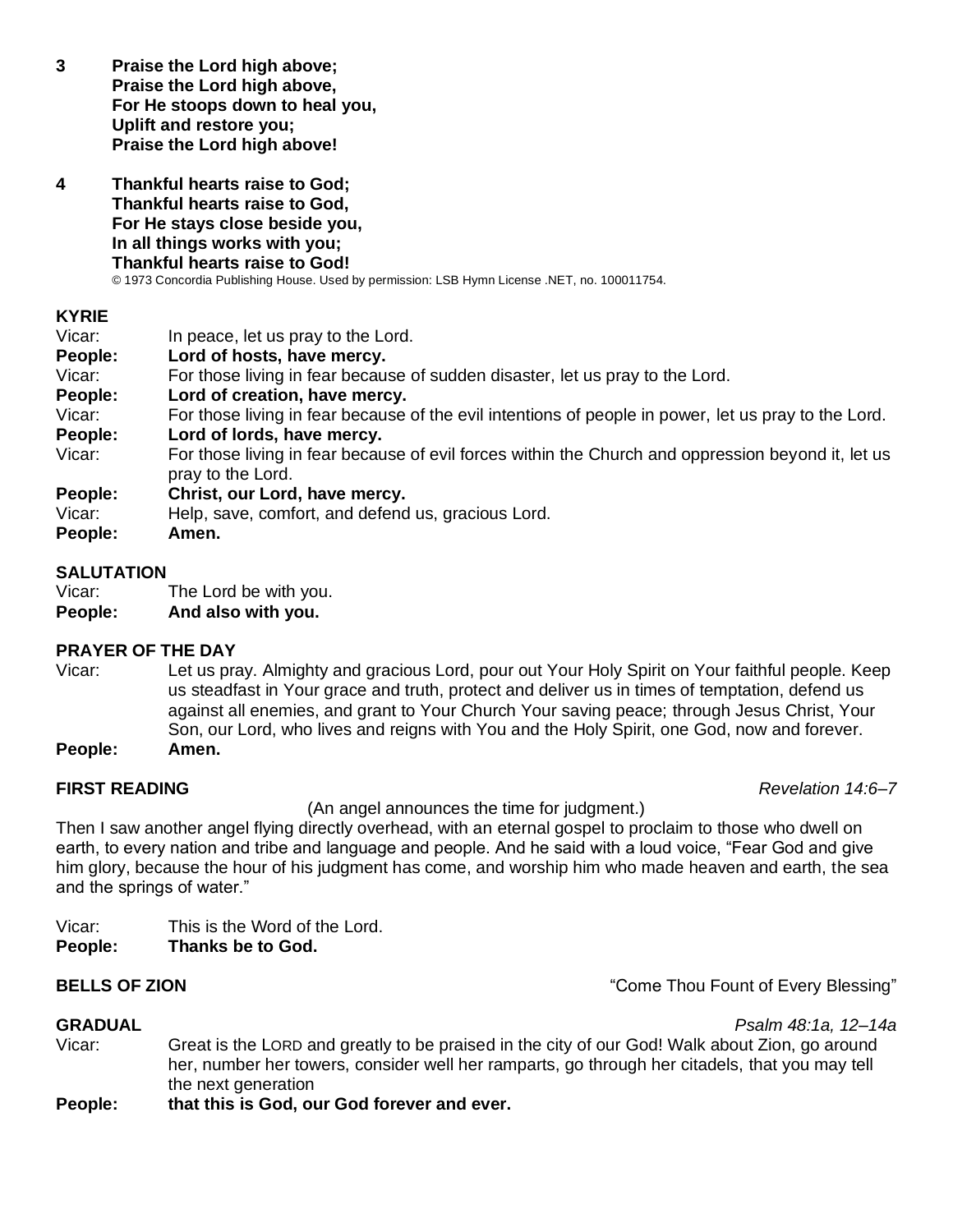(We need not fear the Law's accusation, for we are justified by grace.) Now we know that whatever the law says it speaks to those who are under the law, so that every mouth may be stopped, and the whole world may be held accountable to God. For by works of the law no human being will be justified in his sight, since through the law comes knowledge of sin. But now the righteousness of God has been manifested apart from the law, although the Law and the Prophets bear witness to it— the righteousness of God through faith in Jesus Christ for all who believe. For there is no distinction: for all have sinned and fall short of the glory of God, and are justified by his grace as a gift, through the redemption that is in Christ Jesus, whom God put forward as a propitiation by his blood, to be received by faith. This was to show God's righteousness, because in his divine forbearance he had passed over former sins. It was to show his righteousness at the present time, so that he might be just and the justifier of the one who has faith in Jesus. Then what becomes of our boasting? It is excluded. By what kind of law? By a law of works? No, but by the law of faith. For we hold that one is justified by faith apart from works of the law.

| Vicar:  | This is the Word of the Lord. |
|---------|-------------------------------|
| People: | Thanks be to God.             |

- **1 By grace I'm saved, grace free and boundless; My soul, believe and doubt it not. Why stagger at this word of promise? Has Scripture ever falsehood taught? No! Then this word must true remain: By grace you too will life obtain.**
- **2 By grace! None dare lay claim to merit; Our works and conduct have no worth. God in His love sent our Redeemer, Christ Jesus, to this sinful earth; His death did for our sins atone,** And we are saved by grace alone. Text: Public domain

# Vicar: The Holy Gospel according to St. John, the eighth chapter. **People: Glory to You, O Lord.**

# **HOLY GOSPEL** *John 8:31–36*

(We are freed from slavery to sin; we are free indeed.)

So Jesus said to the Jews who had believed in him, "If you abide in my word, you are truly my disciples, and you will know the truth, and the truth will set you free." They answered him, "We are offspring of Abraham and have never been enslaved to anyone. How is it that you say, 'You will become free'?" Jesus answered them, "Truly, truly, I say to you, everyone who commits sin is a slave to sin. The slave does not remain in the house forever; the son remains forever. So if the Son sets you free, you will be free indeed."

Vicar: This is the Gospel of the Lord. **People: Praise to You, O Christ.**

**1 A mighty fortress is our God, A trusty shield and weapon; He helps us free from ev'ry need That hath us now o'ertaken. The old evil foe Now means deadly woe; Deep guile and great might Are his dread arms in fight; On earth is not his equal.**

**HYMN** "By Grace I'm Saved" Sts. 1–2 *LSB* 566

**HYMN OF THE DAY CONSULTER A MIGHT CONSULTER THE DAY "A Mighty Fortress Is Our God"** LSB 656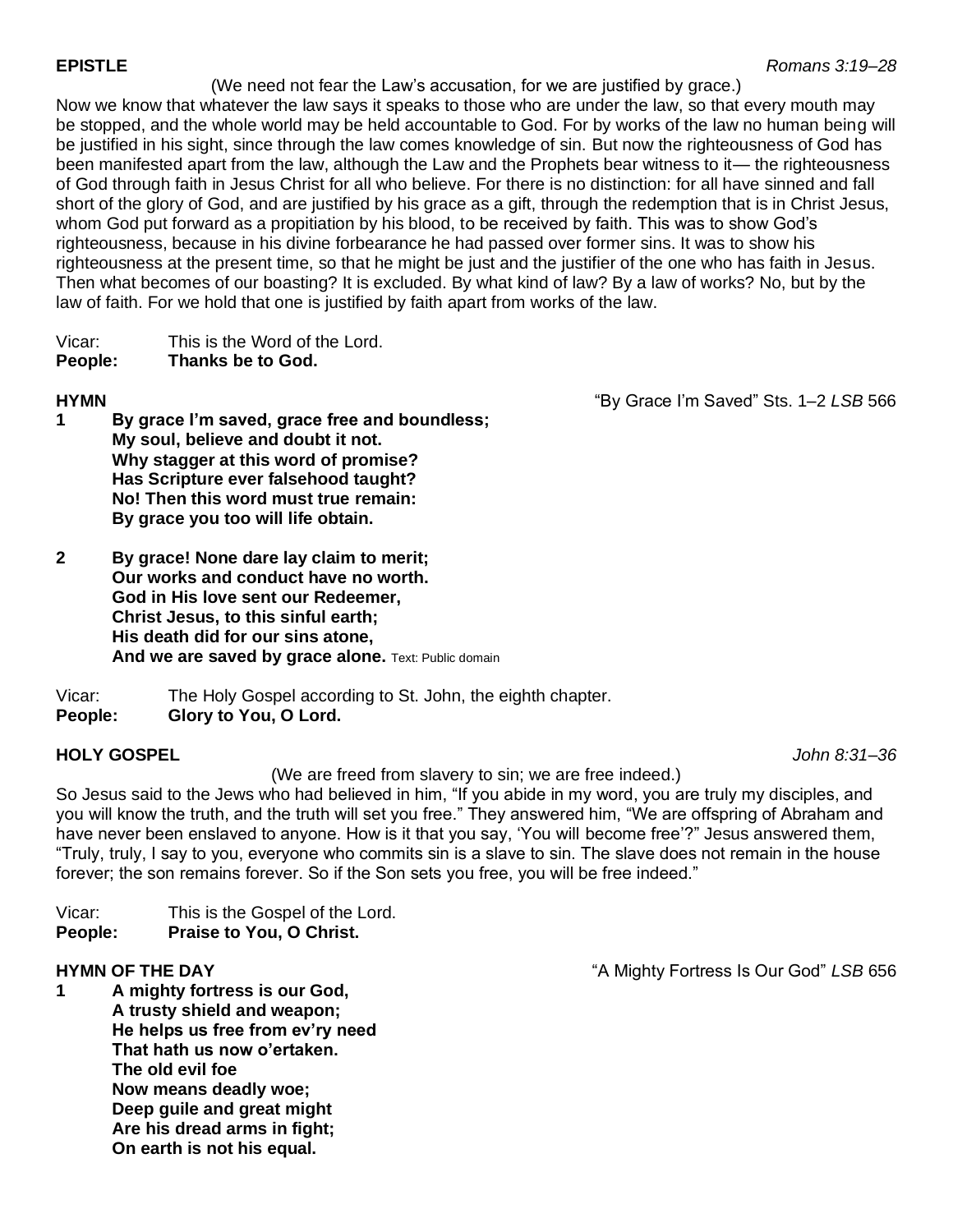- **2 With might of ours can naught be done, Soon were our loss effected; But for us fights the valiant One, Whom God Himself elected. Ask ye, Who is this? Jesus Christ it is, Of Sabaoth Lord, And there's none other God; He holds the field forever.**
- **3 Though devils all the world should fill, All eager to devour us, We tremble not, we fear no ill; They shall not overpow'r us. This world's prince may still Scowl fierce as he will, He can harm us none. He's judged; the deed is done; One little word can fell him.**
- **4 The Word they still shall let remain Nor any thanks have for it; He's by our side upon the plain With His good gifts and Spirit. And take they our life, Goods, fame, child, and wife, Though these all be gone, Our vict'ry has been won; The Kingdom ours remaineth.** Text: Public domain

**SERMON** "Faith Alone!" Romans 3:27-28

| <b>CATECHISM</b> | Incorporating Psalm 46 and the Apostles' Creed                                                                                                                                                                                                                                                                  |
|------------------|-----------------------------------------------------------------------------------------------------------------------------------------------------------------------------------------------------------------------------------------------------------------------------------------------------------------|
| Vicar:           | Our faith is in God the Father, the almighty Creator of all that exists. God is our refuge and<br>strength, a very present help in trouble. Therefore we will not fear though the earth gives way.                                                                                                              |
| People:          | I believe in God, the Father almighty, who has made me and all creatures. He has given                                                                                                                                                                                                                          |
|                  | me my body and soul, eyes, ears, and all my members, my reason and all my senses, and                                                                                                                                                                                                                           |
|                  | still takes care of them. He defends me against all danger and guards and protects me                                                                                                                                                                                                                           |
|                  | from all evil.                                                                                                                                                                                                                                                                                                  |
| Vicar:           | Our faith is in God the Son, whose sacrifice on the cross opens to us eternal life in God's eternal<br>presence. There is a river whose streams make glad the city of God, the holy habitation of the                                                                                                           |
|                  | Most High. God is in the midst of her; she shall not be moved;                                                                                                                                                                                                                                                  |
| People:          | I believe in Jesus Christ, His only Son, our Lord, who has redeemed me, a lost and                                                                                                                                                                                                                              |
|                  | condemned person, with His holy, precious blood and with His innocent suffering and<br>death. He is risen from the dead, lives and reigns to all eternity.                                                                                                                                                      |
| Vicar:           | Our faith is in God the Holy Spirit, whose gift of faith gives us eternal peace with God. He makes                                                                                                                                                                                                              |
|                  | wars cease to the end of the earth; He breaks the bow and shatters the spear; He burns the<br>chariots with fire.                                                                                                                                                                                               |
| People:          | I believe in the Holy Spirit, who in the holy Christian Church, the communion of saints,<br>daily and richly forgives all my sins and the sins of all believers. On the Last Day He will<br>raise me and all the dead, and give eternal life to me and all believers in Christ. This is<br>most certainly true. |
|                  |                                                                                                                                                                                                                                                                                                                 |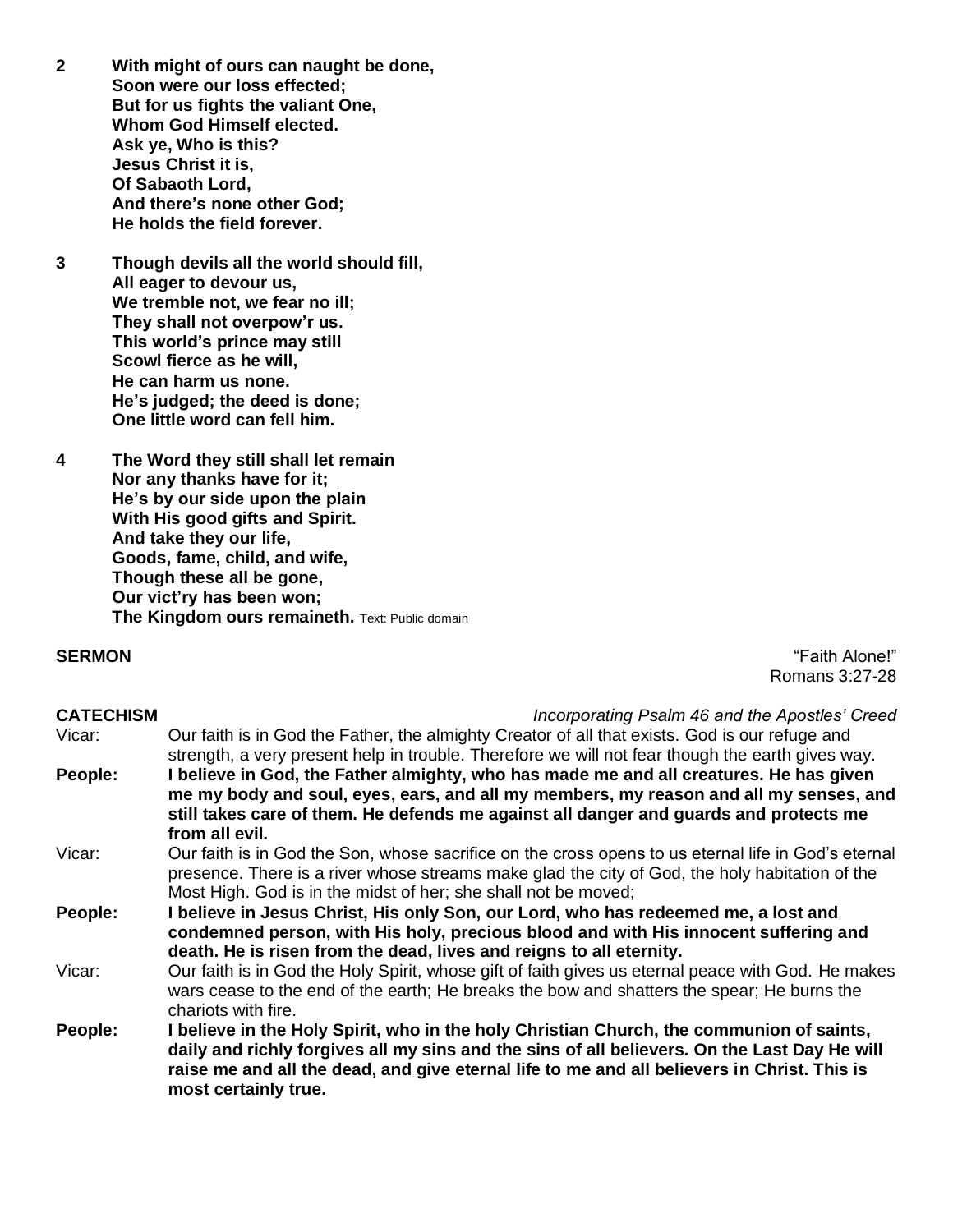# **PRAYER OF THE CHURCH**

Vicar: Lord, in Your mercy, **People: hear our prayer.**

# **OFFERING**

**Δ 1 Praise God, from whom all blessings flow; Praise Him, all creatures here below; Praise Him above, ye heav'nly host: Praise Father, Son, and Holy Ghost. Amen.** Text: Public domain

# **SACRAMENT &**

### **PREFACE**

- Vicar: The Lord be with you. *2 Timothy 4:22*
- **People: And also with you.**<br>Vicar: **Lift up your hearts.** c
- Lift up your hearts. *Colossians 3:1*
- **People: We lift them to the Lord.**
- Vicar: Let us give thanks to the Lord our God. *Psalm 136*
- **People: It is right to give Him thanks and praise.**

# **PROPER PREFACE**

Vicar: It is truly good, right, and salutary that we should at all times and in all places give thanks to You, holy Lord, almighty Father, everlasting God, through Jesus Christ, our Lord, who on this day overcame death and the grave and by His glorious resurrection opened to us the way of everlasting life. Therefore with angels and archangels and with all the company of heaven we laud and magnify Your glorious name, evermore praising You and saying:

# **SANCTUS** *LSB* 161

**Holy, holy, holy Lord God of pow'r and might: Heaven and earth are full of Your glory. Hosanna. Hosanna. Hosanna in the highest. Blessed is He who comes in the name of the Lord. Hosanna in the highest.**

# **PRAYER OF THANKSGIVING**

Vicar: Blessed are You, Lord of heaven and earth, for You have had mercy on those whom You created and sent Your only-begotten Son into our flesh to bear our sin and be our Savior. With repentant joy we receive the salvation accomplished for us by the all-availing sacrifice of His body and His blood on the cross.

> Gathered in the name and the remembrance of Jesus, we beg You, O Lord, to forgive, renew, and strengthen us with Your Word and Spirit. Grant us faithfully to eat His body and drink His blood as He bids us do in His own testament. Gather us together, we pray, from the ends of the earth to celebrate with all the faithful the marriage feast of the Lamb in His kingdom, which has no end. Graciously receive our prayers; deliver and preserve us. To You alone, O Father, be all glory, honor, and worship, with the Son and the Holy Spirit, one God, now and forever.

**OFFERTORY** "Praise God, from Whom All Blessings Flow" *LSB* 805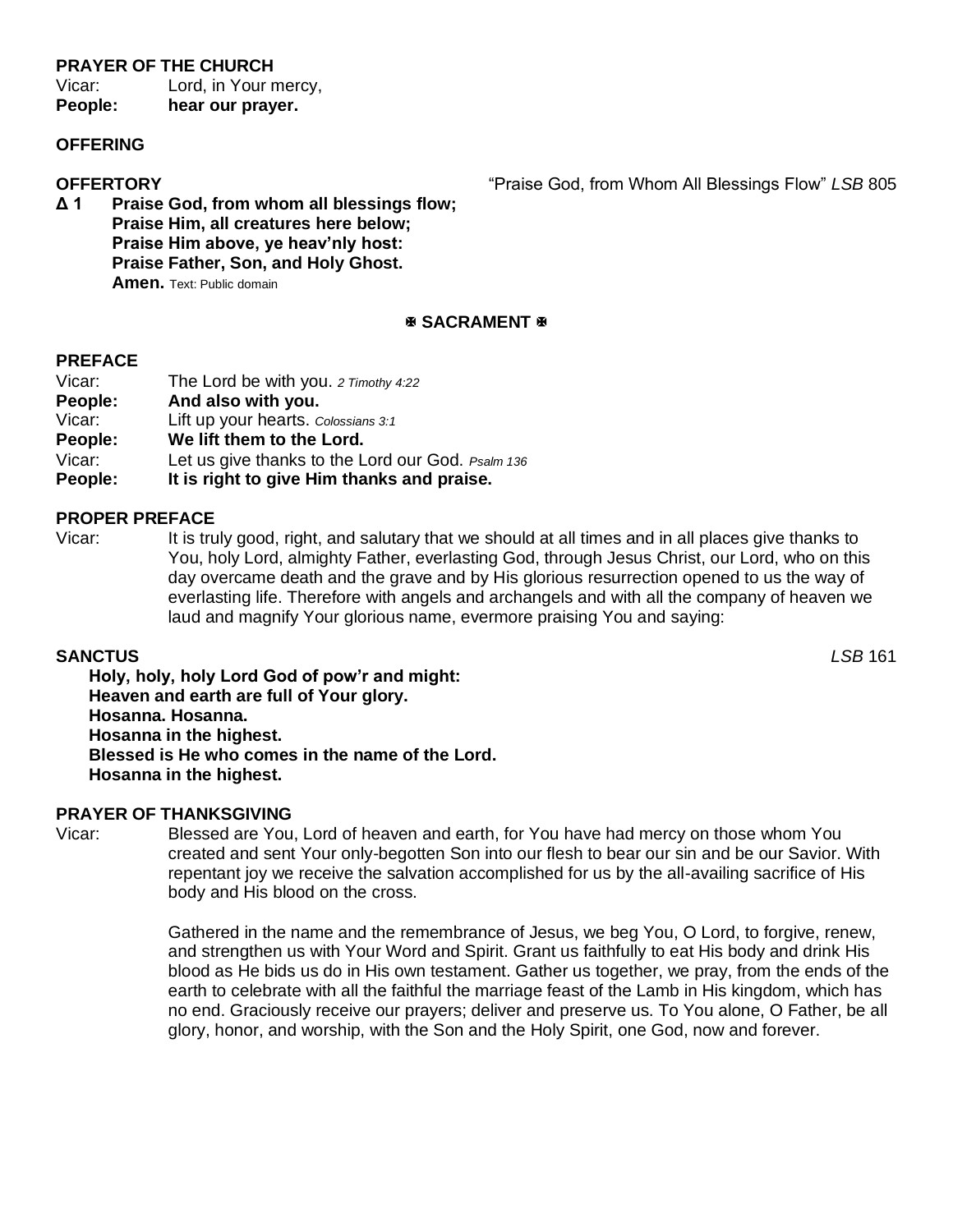**THE WORDS OF OUR LORD** *Matthew 26:26–28; Mark 14:22–24; Luke 22:19–20; 1 Corinthians 11:23–25* Pastor: Our Lord Jesus Christ, on the night when He was betrayed, took bread, and when He had given thanks, He broke it and gave it to the disciples and said: "Take, eat; this is My  $\ast$  body, which is given for you. This do in remembrance of Me."

> In the same way also He took the cup after supper, and when He had given thanks, He gave it to them, saying: "Drink of it, all of you; this cup is the new testament in My  $\ast$  blood, which is shed for you for the forgiveness of sins. This do, as often as you drink it, in remembrance of Me."

# **LORD'S PRAYER** *Matthew 6:9–13*

**Our Father who art in heaven, hallowed be Thy name, Thy kingdom come, Thy will be done on earth as it is in heaven; give us this day our daily bread; and forgive us our trespasses as we forgive those who trespass against us; and lead us not into temptation, but deliver us from evil. For Thine is the kingdom and the power and the glory forever and ever. Amen.**

# **PAX DOMINI**

Pastor: The peace of the Lord be with you always. **People: Amen.**

# **AGNUS DEI** *LSB* 163

**Lamb of God, You take away the sin of the world; have mercy on us. Lamb of God, You take away the sin of the world; have mercy on us. Lamb of God, You take away the sin of the world; grant us peace.**

# **DISTRIBUTION HYMNS**

**"Jesus, Priceless Treasure"** *LSB* **743**

- **1 Jesus, priceless treasure, Fount of purest pleasure, Truest friend to me, Ah, how long in anguish Shall my spirit languish, Yearning, Lord, for Thee? Thou art mine, O Lamb divine! I will suffer naught to hide Thee; Naught I ask beside Thee.**
- **2 In Thine arms I rest me; Foes who would molest me Cannot reach me here. Though the earth be shaking, Ev'ry heart be quaking, Jesus calms my fear. Lightnings flash And thunders crash; Yet, though sin and hell assail me, Jesus will not fail me.**
- **3 Satan, I defy thee; Death, I now decry thee; Fear, I bid thee cease. World, thou shalt not harm me Nor thy threats alarm me While I sing of peace. God's great pow'r Guards ev'ry hour; Earth and all its depths adore Him, Silent bow before Him.**
- **4 Hence, all earthly treasure! Jesus is my pleasure, Jesus is my choice. Hence, all empty glory! Naught to me thy story Told with tempting voice. Pain or loss, Or shame or cross, Shall not from my Savior move me Since He deigns to love me.**
- **5 Evil world, I leave thee; Thou canst not deceive me, Thine appeal is vain. Sin that once did blind me, Get thee far behind me, Come not forth again. Past thy hour, O pride and pow'r; Sinful life, thy bonds I sever, Leave thee now forever.**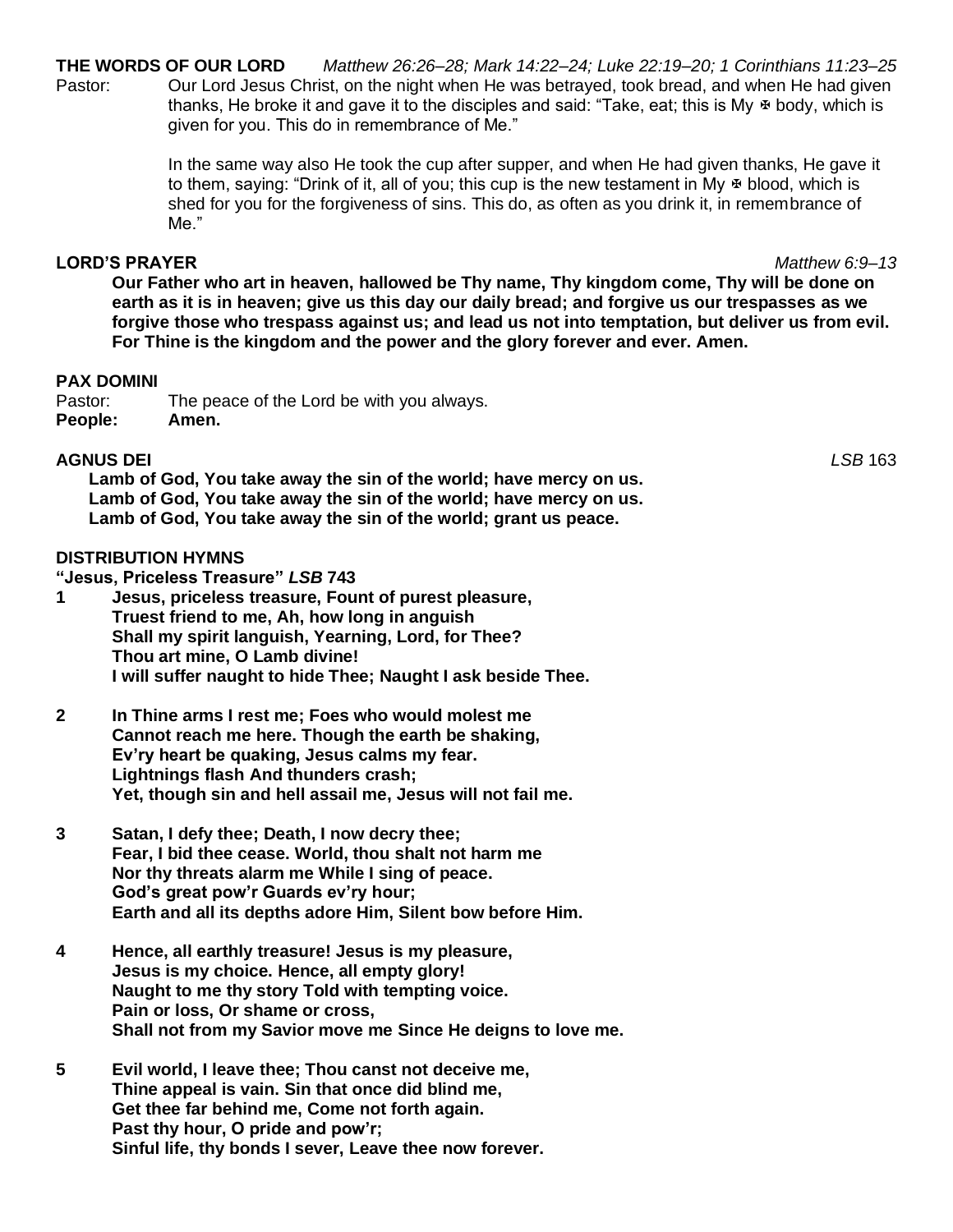**6 Hence, all fear and sadness! For the Lord of gladness, Jesus, enters in. Those who love the Father, Though the storms may gather, Still have peace within. Yea, whate'er I here must bear, Thou art still my purest pleasure, Jesus, priceless treasure!** Text: Public domain

**"O Lord, We Praise Thee"** *LSB* **617** 

- **1 O Lord, we praise Thee, bless Thee, and adore Thee, In thanksgiving bow before Thee. Thou with Thy body and Thy blood didst nourish Our weak souls that they may flourish: O Lord, have mercy! May Thy body, Lord, born of Mary, That our sins and sorrows did carry, And Thy blood for us plead In all trial, fear, and need: O Lord, have mercy!**
- **2 Thy holy body into death was given, Life to win for us in heaven. No greater love than this to Thee could bind us; May this feast thereof remind us! O Lord, have mercy! Lord, Thy kindness did so constrain Thee That Thy blood should bless and sustain me. All our debt Thou hast paid; Peace with God once more is made: O Lord, have mercy!**
- **3 May God bestow on us His grace and favor That we follow Christ our Savior And live together here in love and union Nor despise this blest Communion! O Lord, have mercy! Let not Thy good Spirit forsake us; Grant that heav'nly-minded He make us; Give Thy Church, Lord, to see Days of peace and unity: O Lord, have mercy!** Text: © 1941 Concordia Publishing House. Used by permission: LSB Hymn License no. 110004275

# **POST-COMMUNION CANTICLE** *LSB* 164 "Thank the Lord"

**Thank the Lord and sing His praise; tell ev'ryone what He has done. Let all who seek the Lord rejoice and proudly bear His name. He recalls His promises and leads His people forth in joy with shouts of thanksgiving. Alleluia, alleluia.**

# **POST-COMMUNION THANKSGIVING**

Vicar: Let us pray. Gracious God, our heavenly Father, You have given us a foretaste of the feast to come in the Holy Supper of Your Son's body and blood. Keep us firm in the true faith throughout our days of pilgrimage that, on the day of His coming, we may, together with all Your saints, celebrate the marriage feast of the Lamb in His kingdom which has no end; through Jesus Christ, Your Son, our Lord, who lives and reigns with You and the Holy Spirit, one God, now and forever.

**People: Amen.**